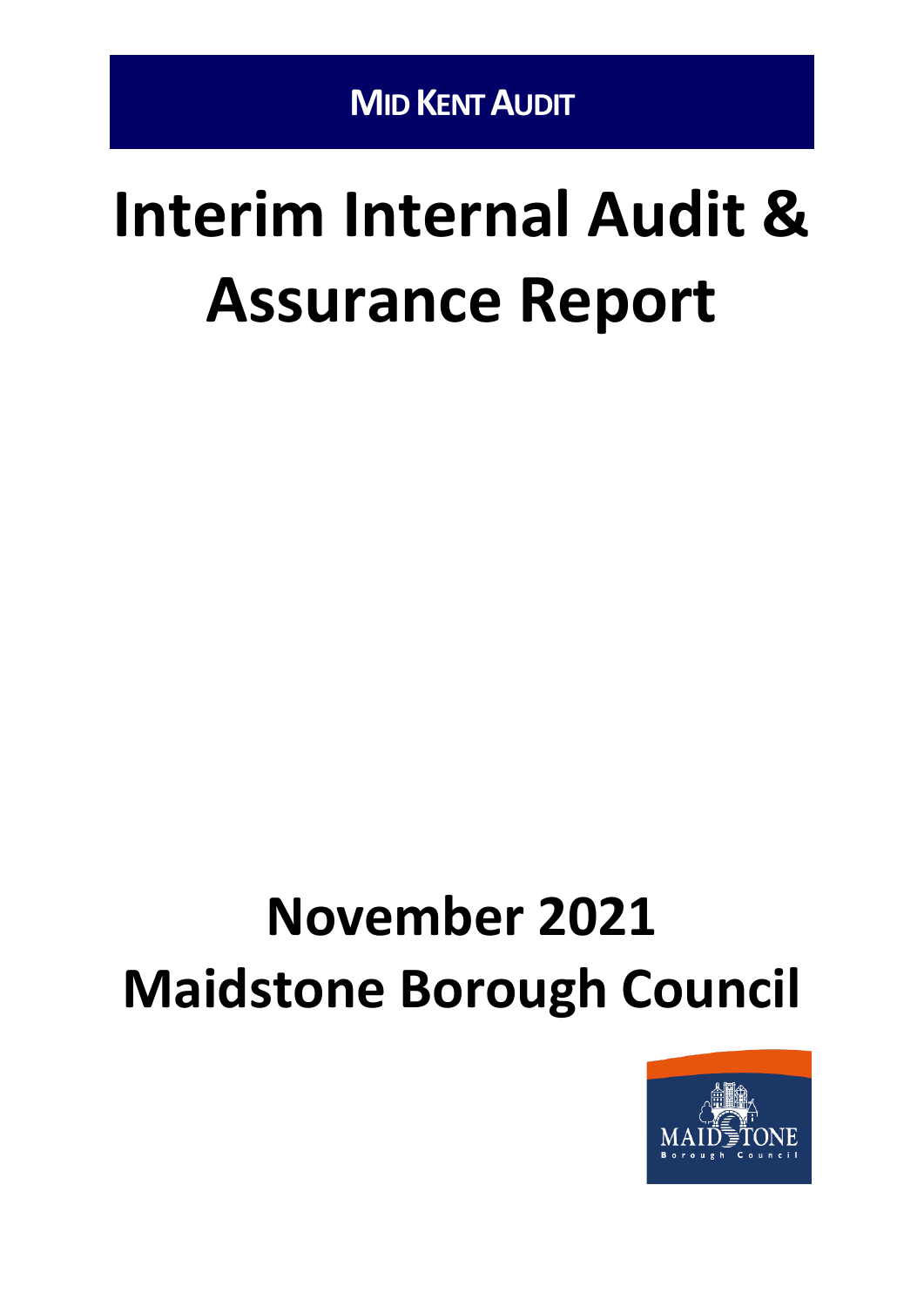#### **Introduction**

- 1. The Institute of Internal Audit gives the mission of internal audit: to enhance and protect organisational value by providing risk-based and objective assurance, advice and insight.
- 2. The mission and its associated [code of ethics](https://na.theiia.org/standards-guidance/mandatory-guidance/Pages/Code-of-Ethics.aspx) and [Standards](https://www.iia.org.uk/resources/global-guidance/international-standards/) govern over 200,000 professionals in businesses and organisations around the world. Within UK Local Government, authority for internal audit stems from the [Accounts and Audit](http://www.legislation.gov.uk/uksi/2015/234/pdfs/uksi_20150234_en.pdf)  [Regulations 2015.](http://www.legislation.gov.uk/uksi/2015/234/pdfs/uksi_20150234_en.pdf) The Regulations state services must follow the [Public Sector](http://www.cipfa.org/policy-and-guidance/standards/public-sector-internal-audit-standards)  [Internal Audit Standards](http://www.cipfa.org/policy-and-guidance/standards/public-sector-internal-audit-standards) – an adapted and more demanding version of the global standards. Those Standards set demands for our reporting:

#### 2060 Reporting to Senior Management and the Board

The chief audit executive must report periodically to senior management and the board on the internal audit activity's purpose, authority, responsibility and performance relative to its plan and on its conformance with the Code of Ethics and the Standards. Reporting must also include significant risk and control issues, including fraud risks, governance issues and other matters that require the attention of senior management and/or the board.

#### Interpretation:

The frequency and content of reporting are determined collaboratively by the chief audit executive, senior management and the board. The frequency and content of reporting depends on the importance of the information to be communicated and the urgency of the related actions to be taken by senior management and/or the board.

The chief audit executive's reporting and communication to senior management and the board must include information about:

- The audit charter.
- Independence of the internal audit activity.
- The audit plan and progress against the plan.
- Resource requirements.
- Results of audit activities.
- Conformance with the Code of Ethics and the Standards, and action plans to address any significant conformance issues.
- Management's response to risk that, in the chief audit executive's judgment, may be unacceptable to the organisation.

#### **Audit Charter**

3. This Committee approved our *Audit Charter* in September 2021 and it remains in place through the audit year.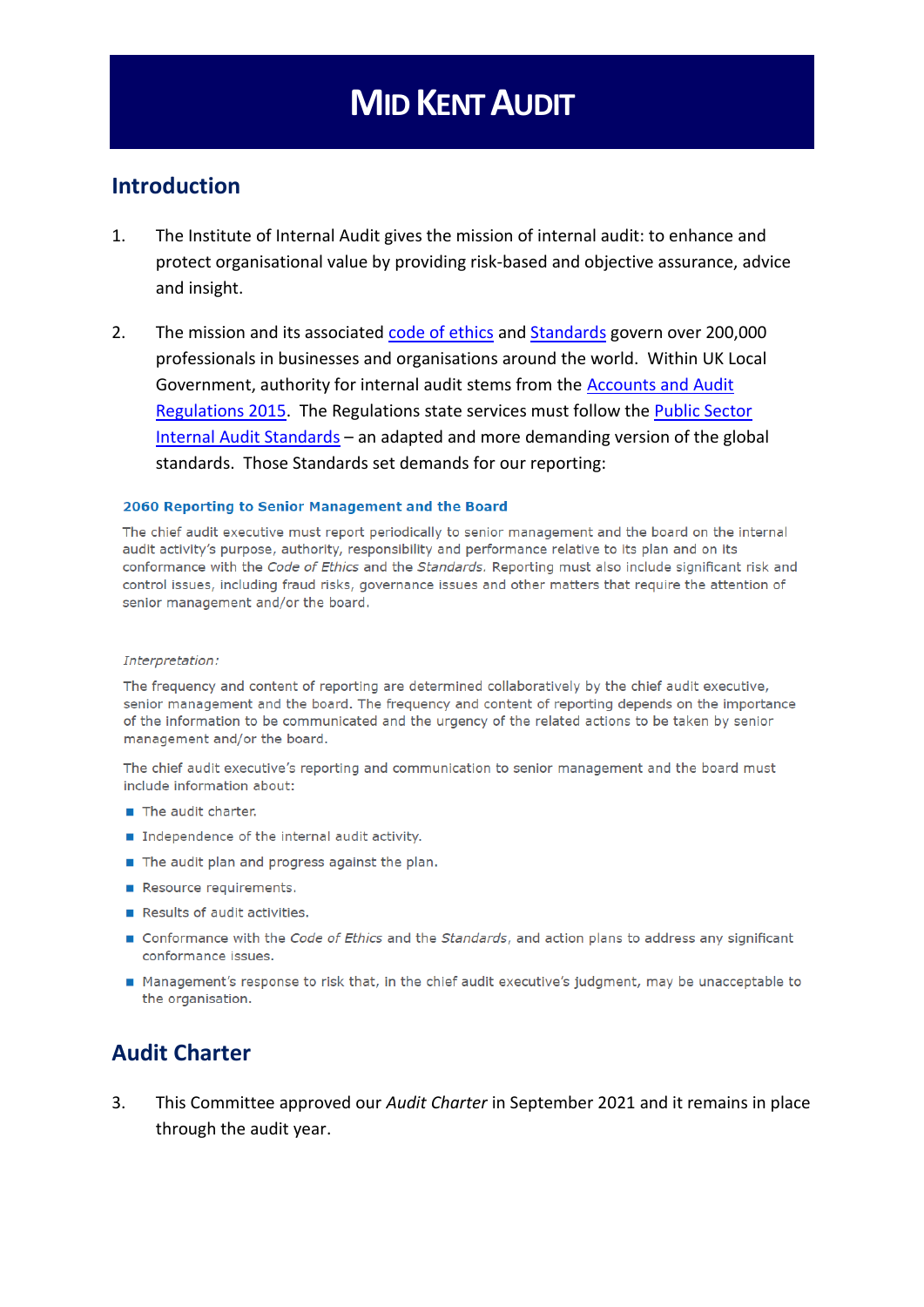#### **Independence of internal audit**

- 4. Mid Kent Audit works as a shared service between Ashford, Maidstone, Swale and Tunbridge Wells Borough Councils. A Shared Service Board including representatives from each council supervises our work based on our collaboration agreement.
- 5. Within Maidstone BC during 2021/22 we have continued to enjoy complete and unfettered access to officers and records to complete our work. On no occasion have officers or Members sought or gained undue influence over our scope or findings.
- 6. I confirm we have worked with full independence as defined in our Audit Charter and Standard 1100.

#### **Management response to risk**

- 7. We include the results of our work in the year so far later in this report. In our work we often raise recommendations for management action. During the year so far management have agreed to act on all recommendations we have raised. We report on progress towards implementation in the section titled *Agreed Actions Follow Up Results*.
- 8. There are no risks we have identified in our work that we believe management have unreasonably accepted.

#### **Resource Need**

9. We reported in our plan presented to this Committee in March 2021 an assessment on the resources available to the audit partnership for completing work at the Council. That review decided:

#### *…we believe we have enough resource to deliver the 2021/22 plan*

- 10. Since March 2021 we have experienced much change within the audit team. Shortly after Members agreed the plan, both of our most recent successful qualified trainees left for more senior roles elsewhere. While we're always pleased to support development, their loss left a notable gap in the team that we hoped to fill with recruits over the summer.
- 11. For that recruitment exercise, we were successful in having offers of employment accepted for all three audit roles advertised, unfortunately two candidates withdrew during the pre-employment checks having received better offers elsewhere.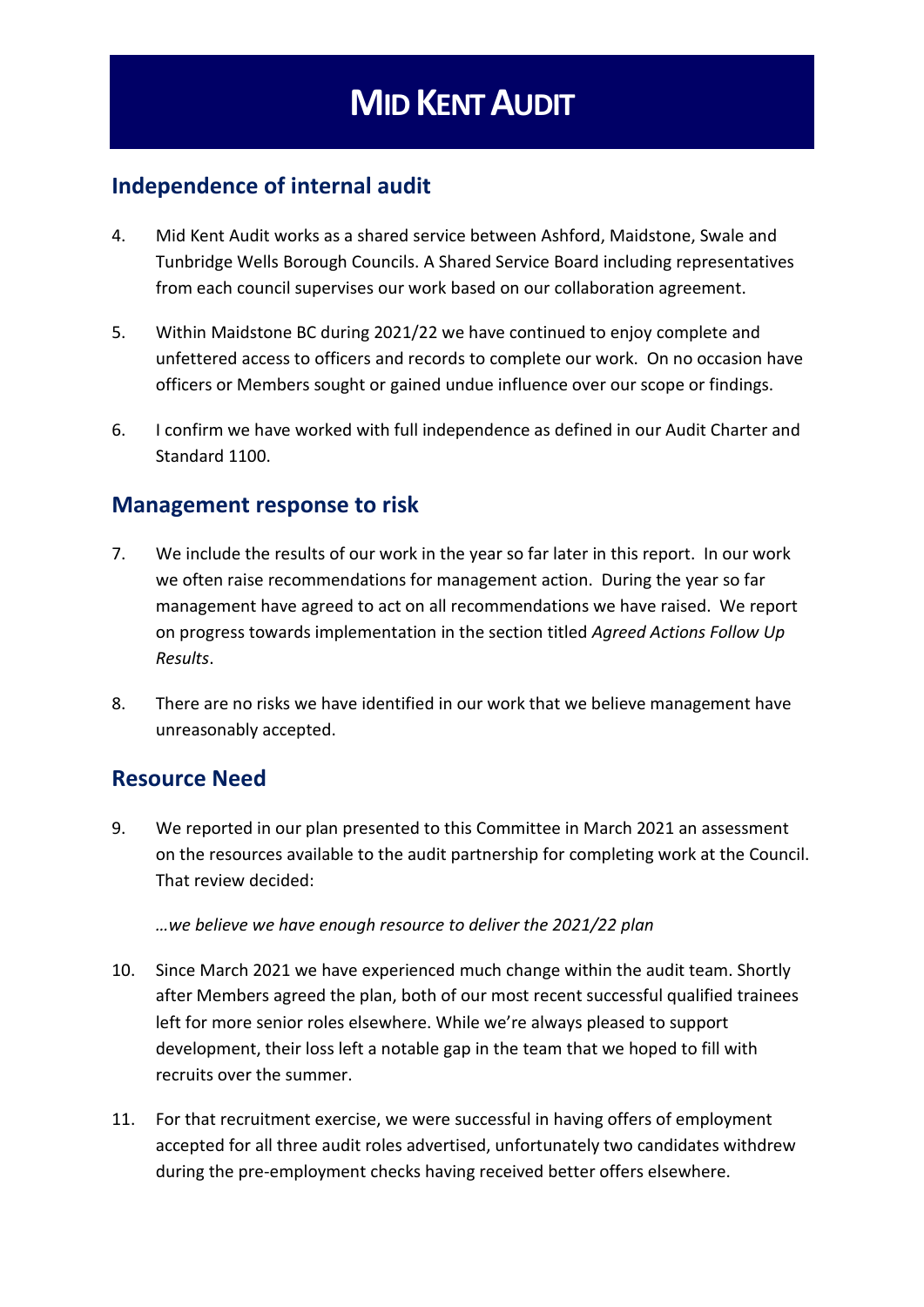- 12. The result is the team continues to have vacancies at Auditor, Audit Apprentice and Risk & Governance Officer level. We hope to re-advertise these roles shortly. Until then we are preparing a market tender to seek contractor support in completing 2021/22 audit and assurance plans. We hope to award the contracts before the end of 2021, for work to take place in the New Year.
- 13. There has also been significant change within the management team. Russell Heppleston, Deputy Head of Audit, left the partnership after 16 years for a new role with the National Audit Office. To see out the year, Ali Blake of the Mid Kent Audit team has stepped up as Interim Deputy Head of Audit. Ali will focus on leading our risk and governance work, including implementation of JCAD, our new risk management software.
- 14. Joining us as interim audit manager, with particular responsibility for Ashford and Swale, is Julie Hetherington. Julie joins us after twelve years as an Audit Manager at London Borough of Lewisham and will be a great asset to the partnership.
- 15. Finally, after nearly eight years in the role as Head of Audit Partnership, Rich Clarke will leave for a new role at LB Lewisham in the New Year. Work is already underway to recruit Rich's successor.
- 16. Despite all this change we continue to make good progress through the Audit Plan agreed earlier this year. We continue to believe we have enough resources available to us to deliver the 2021/22 audit plan and provide a robust opinion at year end. However, this will be a matter of judgement for the next Head of Audit Partnership. We will, following guidance issued by CIPFA, report quickly to Senior Management and Members if we have any concerns that forecast will change.

### **Audit Plan Progress: Closing 2020/21**

17. In July, there were two audit engagements approaching completion that did not finish in time for Committee deadlines. I set out below our summary findings for these remaining engagements. As expected, there were no significant concerns that would alter the opinion or demand separate reporting.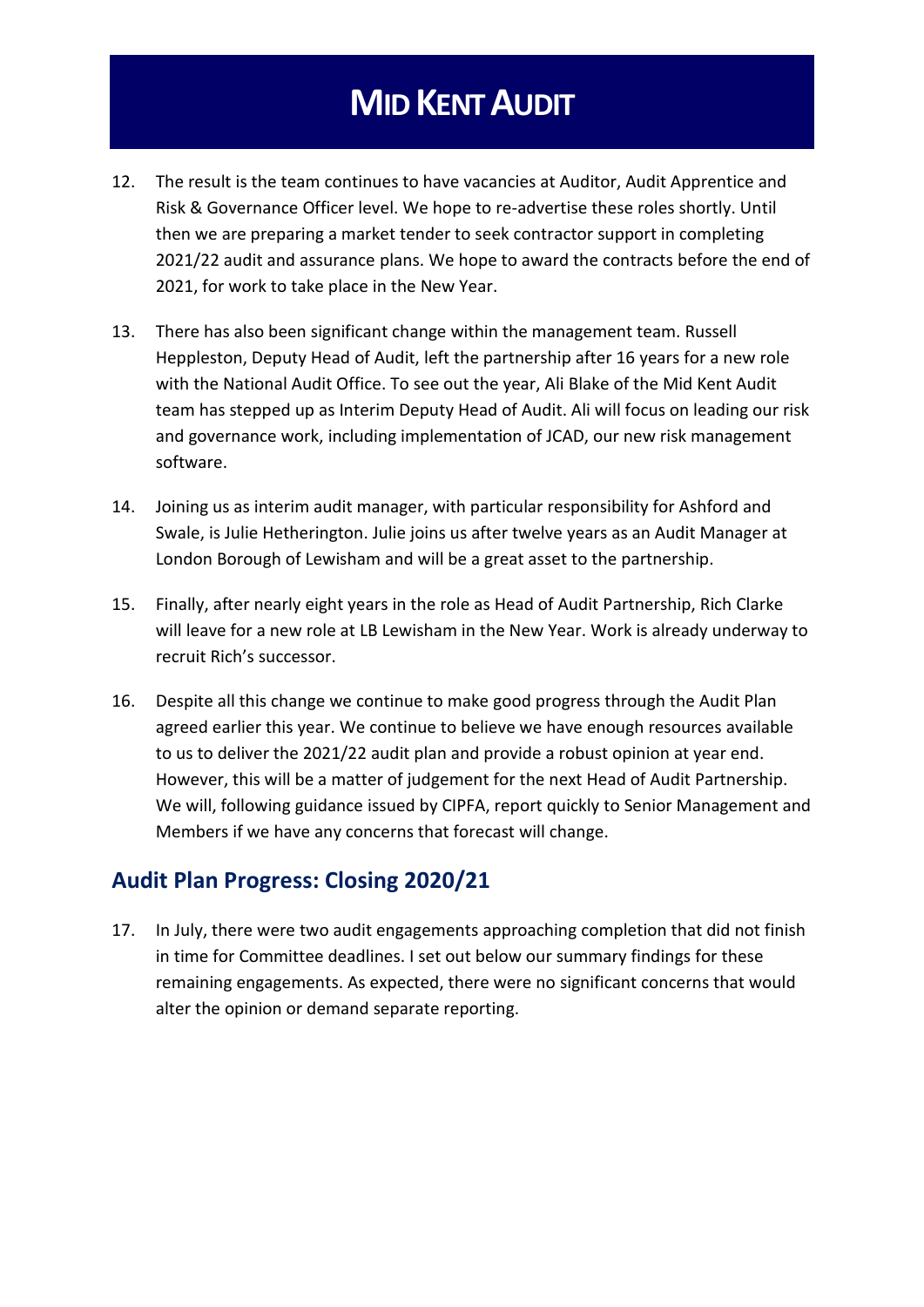#### **Bailiff Service (September 2021)**

- 18. Our opinion based on our audit work is the Enforcement Team has **SOUND** controls in place to manage its risks and support achievement of its objectives.
- 19. Mid Kent Enforcement have good controls in place to ensure staffing levels remain appropriate while their case load has fluctuated as a result of the pandemic. Staff are qualified and adequately trained to undertake their roles. There are various payment methods available to encourage debt repayment, with automated systems in place where possible to ensure accurate recording. Recovery notices are issued and payment arrangements are available when appropriate.
	- **Finding Summary:** 2 x Low priority.

#### **Public Consultations (October 2021)**

- 20. Our opinion based on our audit work is the Council has **SOUND** controls in place to manage its risks and support achievement of its objectives in public consultations.
- 21. Guidance has been developed for staff to undertake consultations. Equalities and Data Protection impact assessments are carried out where required. Channels of communication are tailored to each consultation, depending on the subject matter, length, and scope.
- 22. A forward plan is in place and allows for adequate planning arrangements, though many requests for consultations do not come via this route, meaning it can be difficult to accommodate all requests. Consultations undergo a scoping exercise during the initial planning phase, using a standardised scoping form, the aims and objectives, target audience/key users, actions, and consultation period to be decided.
- 23. Following the end of the consultation period, the Communications team allows for time to analyse the results and start reporting the outcomes with the results published on the website.
	- **Finding Summary:** 1 x Medium priority, 1 x Low priority.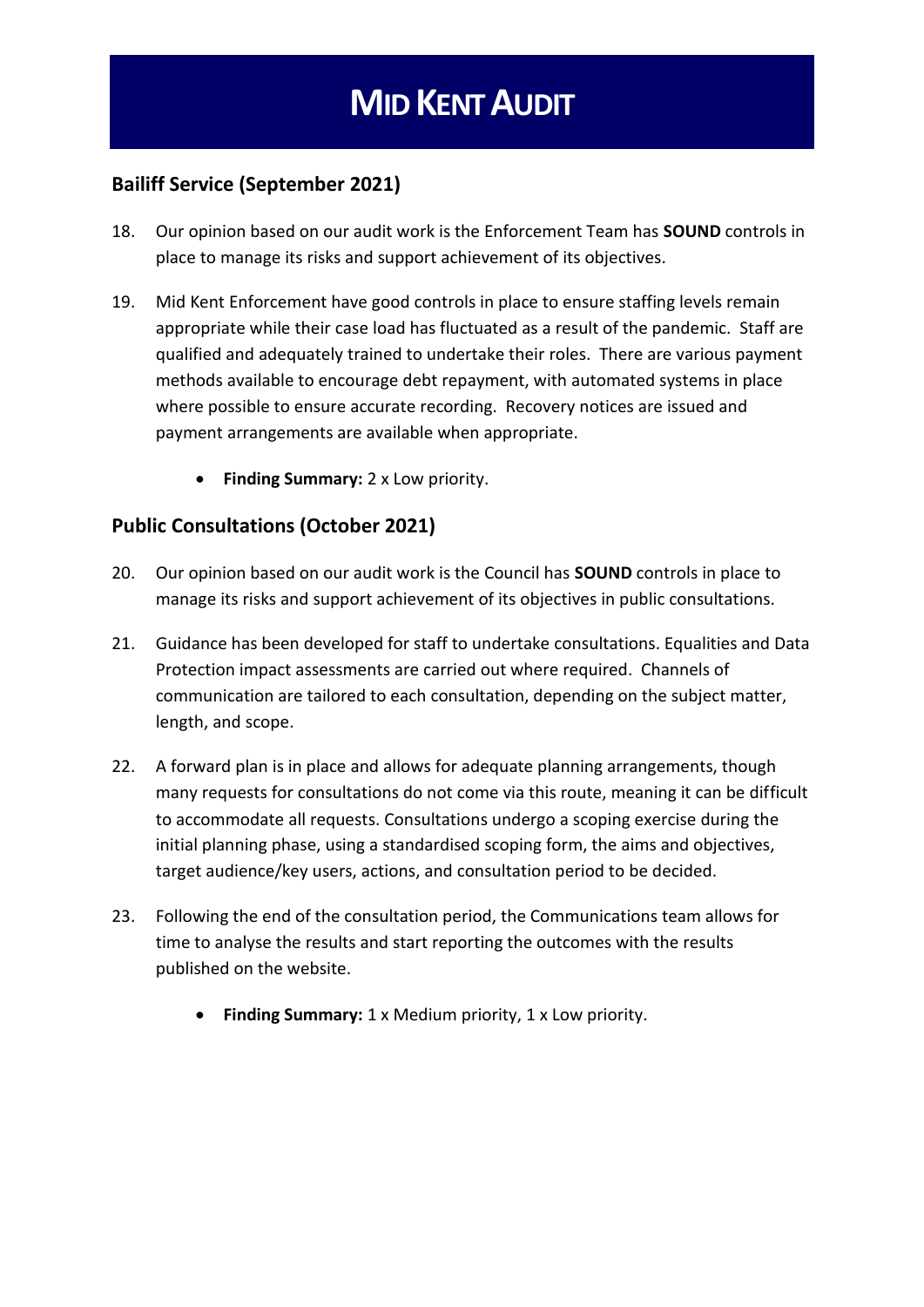## **Audit Plan Progress: Beginning 2021/22**

24. The chart below shows current and expected progress through the engagements described in the 2021/22 Audit Plan:



#### **Other work and overall progress**

- 25. Our work on overseeing, updating, and reporting on risk has continued during the year in line with the Risk Management Framework. As well as the routine cycle of work we have now bought and began to build a risk management software package called JCAD. Implementation of this software will allow us to further settle and develop risk management across the Council. Audit, Governance & Standards Committee will receive a detailed report on the risk management framework in March 2022.
- 26. We have also completed a major investigation into the circumstances surrounding mistaken publication of planning notices on 19 August this year. We reported this investigation result to Members at Swale Borough Council's Overview & Scrutiny Committee on 21 October.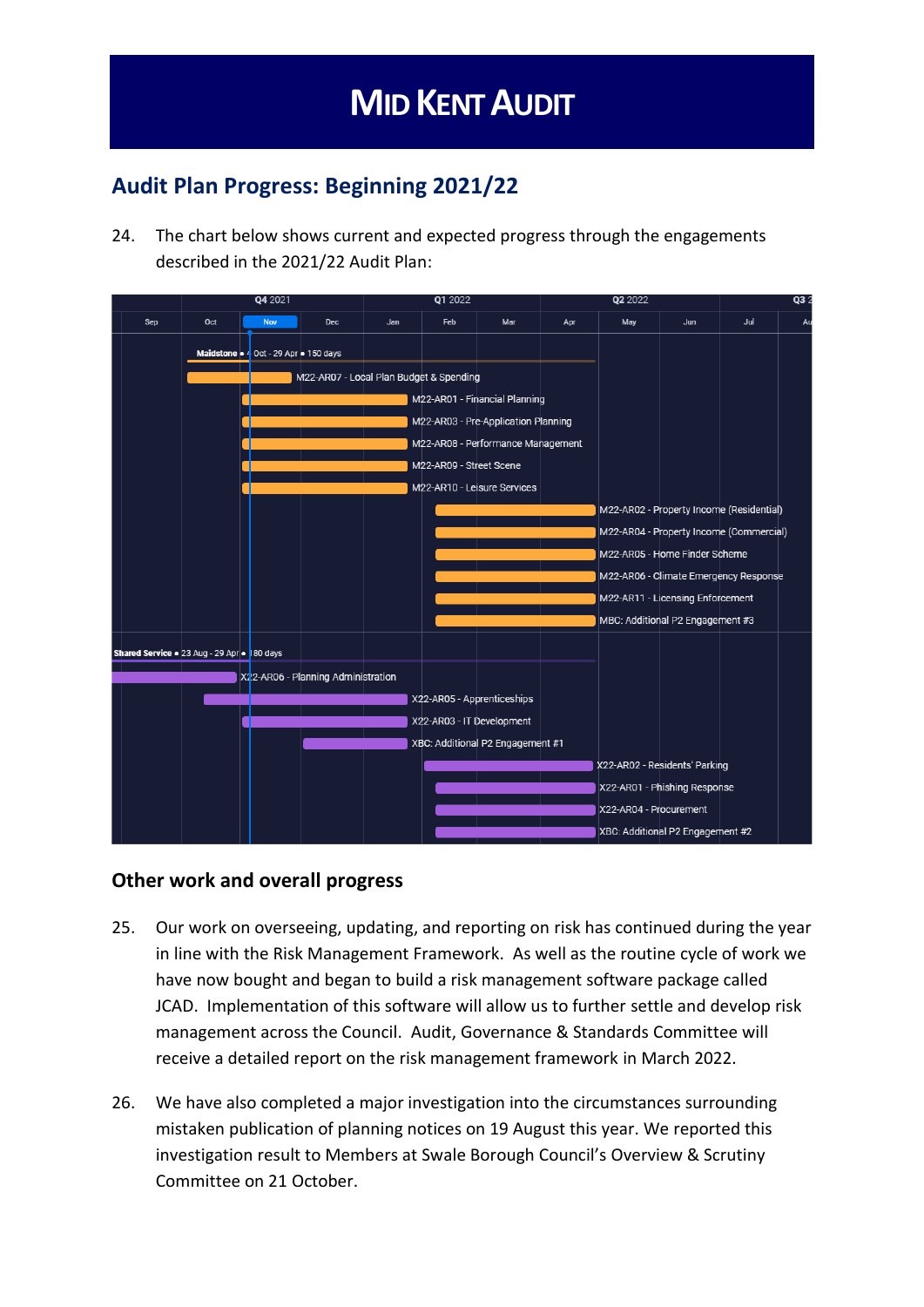27. The table below also summarises (up to mid-October) current days on audit plan progress, with forecast position later in the year.

| <b>Plan Area</b>         | <b>Plan Days</b> | Actual to mid-Oct-21 Forecast to Apr-22 |     |
|--------------------------|------------------|-----------------------------------------|-----|
| <b>Risk Based Audits</b> | 335              | 93                                      | 343 |
| Governance               | 115              | 37                                      | 89  |
| Consultancy              | 50               | 18                                      | 34  |
| <b>Total</b>             | 500              | 148                                     | 466 |

28. We will keep these forecasts and plans under review, especially watching the result of contracting and recruitment plans.

### **Agreed Actions Follow Up Results**

29. Our approach to agreed actions is that we follow up each as it falls due in line with the plan agreed with management when we finish our reporting. We report progress on implementation to Corporate Leadership Team each quarter. This includes noting any matters of continuing concern and where we have revisited an assurance rating (typically after addressing key actions). In total, we summarise in the table below the current position on following up agreed actions:

|                                   | <b>Total</b> | <b>High</b><br><b>Priority</b> | <b>Medium</b><br><b>Priority</b> | <b>Low</b><br><b>Priority</b> |
|-----------------------------------|--------------|--------------------------------|----------------------------------|-------------------------------|
| Actions brought into 2021/22      | 14           | 5                              | 6                                |                               |
| New actions agreed in 2021/22     | 25           |                                | 13                               | 11                            |
| <b>Total Actions Agreed</b>       | 39           | 6                              | 19                               | 14                            |
| Fulfilled by 31 October 2021      | 25           | 3                              | 11                               | 11                            |
| Actions cfwd past 31 October 2021 | 14           | З                              | 8                                | 3                             |
| Not Yet Due                       | 11           |                                |                                  |                               |
| Delayed but no extra risk         | 3            | 2                              |                                  |                               |
| Delayed with risk exposure        |              |                                |                                  |                               |

### **Audit Quality and Improvement**

#### **Code of Ethics**

30. This Code applies specifically to internal auditors, though individuals within the team must comply with similar Codes for their own professional bodies. The Standards also direct auditors in the public sector to consider the Committee on Standards in Public Life's *[Seven Principles of](https://www.gov.uk/government/publications/the-7-principles-of-public-life/the-7-principles-of-public-life--2) Public Life* (the "Nolan Principles").